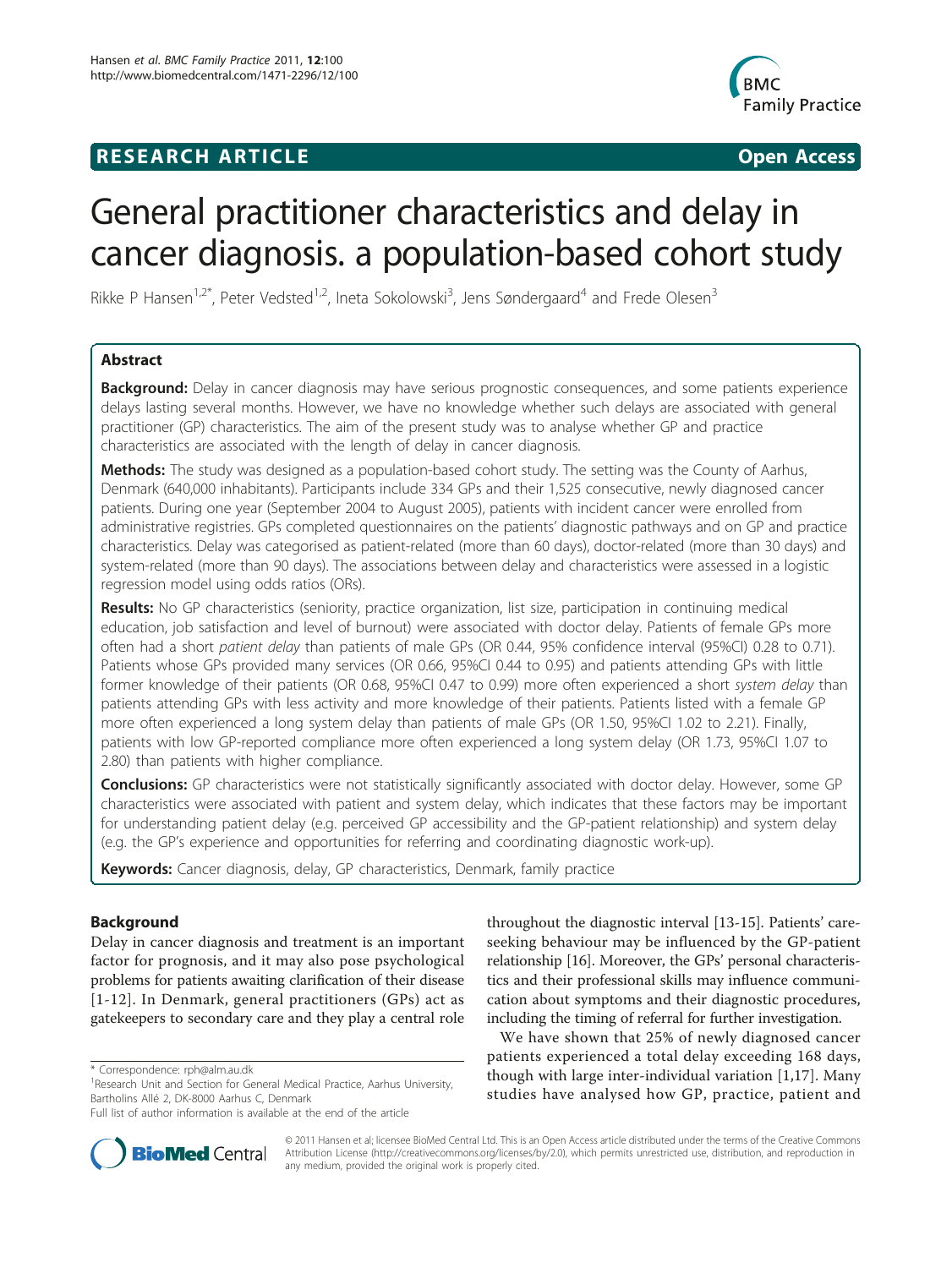structural characteristics affect clinical performance, including referral rates [[18\]](#page-7-0), imaging investigations [\[19](#page-7-0)] and other procedures, tests and follow-ups [[20\]](#page-7-0). However, these studies have been able to explain only a small part of the observed variation in the length of delay.

It hence remains an open question whether some of the differences in the length of delay can be explained by factors relating to the GP and the practice setting. To our knowledge, this topic has not been addressed in previous studies.

The aim of this study was to analyse the associations between GP and practice characteristics and the length of different delay types in cancer diagnosis.

# Methods

#### Study design

We conducted a cohort study in the County of Aarhus, Denmark. The county population totals 640,000 inhabitants with approximately 3,000 new cancer cases per year. Denmark's publicly funded health care system provides patients with free access to GPs and hospital care. More than 98% of Danish citizens are registered with a GP [[21,22\]](#page-7-0) who functions as a gatekeeper to the rest of the health care system, carrying out initial diagnostic investigations and referring patients to hospitals or outpatient clinics as needed. The average GP list encompasses approximately 1,600 patients.

The cohort included all newly diagnosed cancer patients in the County of Aarhus during the 1-year period from 1 September 2004 to 31 August 2005. (Hansen et al, submitted 2011). Patients were identified from the county's hospital discharge registry (HDR), which for each hospital admission and outpatient visit records the patient's unique civil registration number (CRN) [\[23](#page-7-0)], dates of admission and discharge and discharge diagnoses classified according to the International Classification of Diseases (ICD-10). We included all patients > 17 years with an incident cancer diagnosis documented in the HDR during the study period. We excluded patients with non-melanoma skin cancer and patients with a cancer recurrence. We linked the HDR data to the county's Health Service Registry (HSR) to identify each patient's GP.

# Data collection

Data were obtained from two questionnaires: a patientspecific questionnaire and a GP-specific questionnaire. Both were filled in by the GPs. We also obtained data from the HSR. In the patient-specific questionnaires, the GPs were asked to confirm the patient's diagnosis and to provide a detailed description of the patient's diagnostic pathway, complete with dates of reported symptoms, encounters, tests, referrals and involvement of other providers. The GPs filling in the questionnaires extracted relevant data from their own medical records and from hospital and specialist discharge letters. In addition, the GPs were asked about their knowledge about the patient and about patient compliance. In practices with more than one GP, we asked the GP most familiar with the patient to complete the questionnaire.

In the GP-specific questionnaire, the GPs answered questions about personal and practice characteristics, using, among others, the Warr-Cook-Wall job satisfaction scales [[24\]](#page-7-0), the Maslach Burnout Inventory [[25](#page-7-0)] and items on working hours and participation in continuing medical education (CME) [[26](#page-7-0)]. Non-responders received a reminder after three weeks. The GPs received a small economic compensation for their participation.

From the HSR we obtained practice-specific data about list size and volume of services provided (daytime surgery consultations, telephone consultations and home visits per 1,000 listed patients).

#### Outcome measures

Delay was computed from dates provided by the GPs and categorized by type as shown in Figure [1:](#page-2-0) patient delay (median 21 days, interquartile interval (IQI) 7 to 56), doctor delay (median 0, IQI 0 to 2) and system delay (median 55, IQI 32 to 93) [\[1](#page-7-0)] (Hansen et al, submitted 2011).

#### Analyses

We only included GPs who had answered both questionnaires and who had been directly involved in their patients' diagnostic work-ups.

Emergency or out-of-hours cases and other activities falling outside normal GP working hours were excluded. Patient- and system-related delay were categorised as either short or long delay, with long delay defined as the 4<sup>th</sup> quartile of all patients' delay (Hansen et al, submitted 2011). However, for doctor delay, we defined long delay as more than 30 days between the first encounter and the start of cancer-related investigations. We did so because the 75<sup>th</sup> percentile for doctor delay was only 2 days. Such a definition of doctor delay (corresponding to the  $91<sup>st</sup>$ percentile) would allow the GP to have a time window of up to 30 days for watchful waiting to figure out the nature of new symptoms [\[27,28](#page-7-0)]. Thus, long patient delay was set to > 60 days, long doctor delay to > 30 days and long system delay to > 90 days.

We used multilevel random intercept logistic regression models with adaptive quadrature, using the Generalized Linear Latent and Mixed Model (GLLAMM) procedure to quantify whether GP and practice characteristics were associated with long delays. The hierarchical structure of GLLAMM allowed for non-independence of the explanatory variables, enabled clustering of patients within GPs and practices, and allowed for variability at patient, GP and practice levels [\[29](#page-7-0)-[31](#page-7-0)]. Patients were nested within GPs, which were in turn nested within practices. The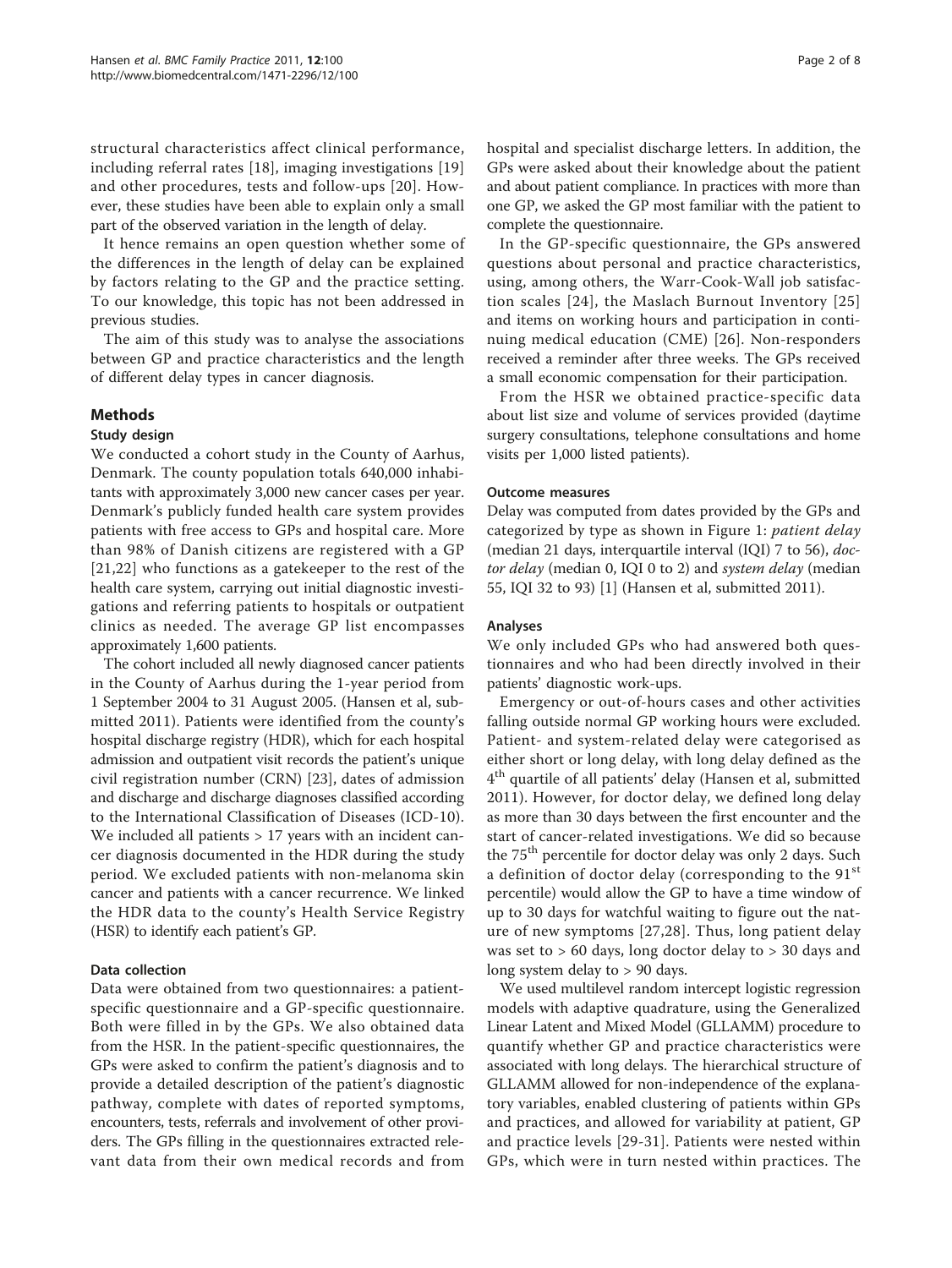<span id="page-2-0"></span>

model assumes that the observations are conditionally independent at the lowest level given the higher level GP and practice random effects and the predictor variables. The analyses were adjusted for patient gender and age. We included all covariates in adjusted multivariate analyses after having tested for collinearity. The independent variables included were GP gender, years since graduation, practice organization, job satisfaction, burnout, CME history, working hours, list size, number of services per GP, the GP's knowledge of the patient and the GP's assessment of patient compliance; details are provided in Table [1](#page-3-0). We measured the variance components at each level of the model (patients, GPs and practices), assuming that level 1 variance on the logit scale was  $\pi^2/3$ ,  $\pi^2 = 3.1416$  [[32](#page-7-0)]. The estimates are presented as odds ratios (ORs) with 95% confidence intervals (95%CIs). Additional analyses were performed after exclusion of gender-specific cancers (breast cancer and female/male genital cancers). Data were analyzed using Stata 11.

# Ethics approval

According to the Scientific Ethics Committee in the County of Aarhus, the project did not need approval by the Danish Biomedical Research Ethics Committee System. The study was approved by the Danish Data Protection Agency and the Danish National Board of Health.

# Results

In 2004, there were 458 active GPs in the County of Aarhus. Of these, 379 answered the questionnaire about GP characteristics (83%), and 410 GPs answered the

patient-specific questionnaire (90%). Among these, a total of 334 (81%) completed the questionnaire about personal and practice characteristics. This group submitted 1,525 patient-specific questionnaires about diagnostic pathways for newly diagnosed cancer patients.

The associations between GP and practice characteristics and long delays at the patient level obtained from multilevel logistic regression GLLAMMs are described in Tables [1](#page-3-0) and [2.](#page-4-0) GP seniority, practice organization, list size, CME activity, job satisfaction and burnout were not statistically significantly associated with any of the three delay types.

Patients attending a female GP more often experienced a short *patient delay* than those attending a male GP (OR 0.44, 95%CI 0.28 to 0.71) (Table [1](#page-3-0)).

Patients of GPs who provided many services more often experienced a short system delay than those attending GPs who provided fewer services (OR 0.66, 95%CI 0.44 to 0.99). A patient attending a GP with limited knowledge of this patient more often experienced a short system delay than a patient whose GP reported having good knowledge of the patient (OR 0.68, 95%CI 0.47 to 0.99). Cancer patients who attended a female GP more often experienced a long system delay than those attending a male GP (OR 1.50, 95%CI 1.02 to 2.21). Finally, patients with low GP-assessed compliance more often experienced a long *system delay* than patients with high GP-assessed compliance (OR 1.73, 95%CI 1.07 to 2.80).

As shown in Table [2](#page-4-0) exclusion of patients with gender-specific cancers from the analyses did not change the results.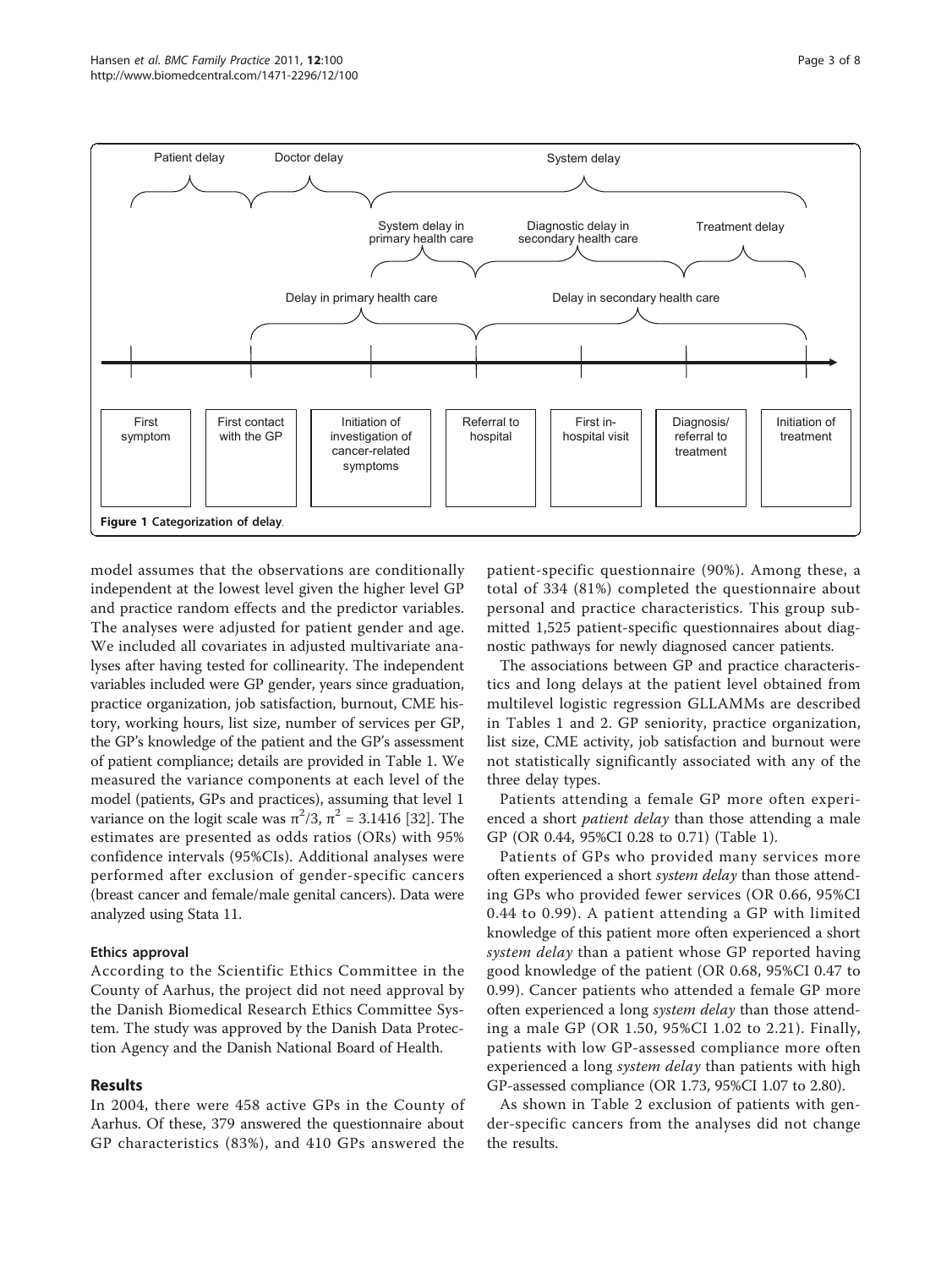| <b>GP</b> characteristics   |                             |              | Patient delay; OR(95%Cl)      |              | Doctor delay; OR(95%CI) |               |                          | System delay; OR(95%CI) |                        |               |                          |              |                        |
|-----------------------------|-----------------------------|--------------|-------------------------------|--------------|-------------------------|---------------|--------------------------|-------------------------|------------------------|---------------|--------------------------|--------------|------------------------|
|                             |                             | N            | Unadjusted*                   | N            | Adjusted* N             |               | Unadjusted* N            |                         | Adjusted*              | N             | Unadjusted*              | N            | Adjusted*              |
| Gender                      | Male                        | 680<br>(177) | $\mathbf{1}$                  | 571<br>(147) | 1                       | 1021<br>(100) | $\mathbf{1}$             | 866<br>(82)             | $\mathbf{1}$           | 766<br>(198)  | $\mathbf{1}$             | 642<br>(168) | $\mathbf{1}$           |
|                             | Female                      | 314<br>(51)  | 0.54(0.38 to<br>0.77)         | 230<br>(32)  | 0.44(0.28)<br>to 0.71)  | 490<br>(39)   | 0.88(0.58 to<br>1.33)    | 368<br>(32)             | 1.10(0.66<br>to 1.84)  | 374<br>(106)  | 1.38(1.00 to<br>1.89)    | 278<br>(87)  | 1.50(1.02<br>to 2.21)  |
| Years since                 | $\geq 20$<br>years          | 735<br>(169) | $\mathbf{1}$                  | 596<br>(138) | 1                       | 1099<br>(106) | 1                        | 901<br>(88)             | $\mathbf{1}$           | 832<br>(220)  | $\mathbf{1}$             | 671<br>(183) | $\mathbf{1}$           |
| graduation                  | $0 - 19$<br>years           | 259<br>(59)  | $0.96(0.69)$ to<br>1.35)      | 205<br>(41)  | 1.06(0.68<br>to 1.64)   | 412<br>(33)   | $0.83(0.54)$ to<br>1.27) | 333<br>(26)             | 0.81(0.48)<br>to 1.37) | 308<br>(84)   | 1.11(0.79 to<br>1.55)    | 249<br>(72)  | 1.11(0.75)<br>to 1.63) |
| Practice                    | Solo<br>practice            | 622<br>(129) | $\mathbf{1}$                  | 485<br>(99)  | $\mathbf{1}$            | 928<br>(85)   | $\mathbf{1}$             | 732<br>(64)             | $\mathbf{1}$           | 706<br>(197)  | $\mathbf{1}$             | 553<br>(159) | $\mathbf{1}$           |
| organization                | Group<br>practice           | 372<br>(99)  | 1.38(1.02 to<br>1.86)         | 316<br>(80)  | 1.18(0.82<br>to 1.70)   | 583<br>(54)   | 1.00(0.68 to<br>1.45)    | 502<br>(50)             | 1.13(0.71)<br>to 1.80) | 434<br>(107)  | $0.82(0.59)$ to<br>1.13) | 367<br>(96)  | 0.93(0.64)<br>to 1.34) |
| Job<br>satisfaction         | Satisfied                   | 765<br>(172) | $\mathbf{1}$                  | 619<br>(138) | $\mathbf{1}$            | 1155<br>(101) | $\overline{1}$           | 950<br>(82)             | $\mathbf{1}$           | 877<br>(239)  | $\mathbf{1}$             | 711<br>(199) | $\mathbf{1}$           |
|                             | Not<br>satisfied            | 229<br>(56)  | 1.12(0.79 to<br>1.58)         | 182<br>(41)  | 0.93(0.61)<br>to 1.41)  | 356<br>(38)   | 1.21(0.80 to<br>1.83)    | 284<br>(32)             | 1.32(0.81)<br>to 2.15) | 263<br>(65)   | $0.86(0.60)$ to<br>1.23) | 209<br>(56)  | 1.00(0.67)<br>to 1.49) |
| Burnout <sup>2</sup>        | No                          | 712<br>(165) | $\mathbf{1}$                  | 577<br>(133) | $\mathbf{1}$            | 1116<br>(102) | $\mathbf{1}$             | 915<br>(87)             | $\mathbf{1}$           | 845<br>(233)  | $\mathbf{1}$             | 684<br>(198) | $\mathbf{1}$           |
|                             | Yes                         | 272<br>(60)  | $0.95(0.68)$ to<br>1.33)      | 224<br>(46)  | 0.79(0.53)<br>to 1.18)  | 381<br>(34)   | $0.96(0.63)$ to<br>1.47) | 319<br>(27)             | 0.91(0.55)<br>to 1.51) | 284<br>(69)   | $0.86(0.60)$ to<br>1.22) | 236<br>(57)  | 0.83(0.56)<br>to 1.22) |
| CME <sup>3</sup>            | Yes                         | 895<br>(204) | $\mathbf{1}$                  | 722<br>(159) | 1                       | 1368<br>(128) | 1                        | 1124<br>(108)           | $\overline{1}$         | 1023<br>(277) | 1                        | 832<br>(235) | 1                      |
|                             | No                          | 94<br>(24)   | 1.20(0.73 to<br>1.96)         | 79<br>(20)   | 1.19(0.67<br>to 2.10)   | 133<br>(9)    | 0.70(0.34 to<br>1.44)    | 110<br>(6)              | 0.56(0.22)<br>to 1.40) | 108<br>(26)   | 0.87(0.51 to<br>1.48)    | 88<br>(20)   | 0.95(0.52)<br>to 1.73) |
| Working hours               | $\geq 40$<br>hours/<br>week | 752<br>(181) | 1                             | 645<br>(149) | 1                       | 1141<br>(110) | $\mathbf{1}$             | 990<br>(91)             | 1                      | 854<br>(234)  | $\mathbf{1}$             | 738<br>(208) | $\mathbf{1}$           |
|                             | < 40<br>hours/<br>week      | 191<br>(36)  | 0.73(0.49 to<br>1.09)         | 156<br>(30)  | 1.03(0.64<br>to 1.65)   | 293<br>(25)   | 0.89(0.55 to<br>1.45)    | 244<br>(23)             | 1.13(0.64<br>to 1.98)  | 221<br>(52)   | $0.83(0.56)$ to<br>1.23) | 182<br>(47)  | 0.80(0.52)<br>to 1.23) |
| List size <sup>4</sup>      | < 1626<br>(median)          | 508<br>(108) | $\mathbf{1}$                  | 397<br>(84)  | $\mathbf{1}$            | 743<br>(72)   | $\mathbf{1}$             | 584<br>(56)             | $\mathbf{1}$           | 558<br>(156)  | $\mathbf{1}$             | 431<br>(127) | $\mathbf{1}$           |
|                             | $\geq 1626$                 | 475<br>(114) | 1.18(0.87 to<br>1.59)         | 404<br>(95)  | 1.07(0.71<br>to 1.60)   | 751<br>(66)   | 0.90(0.62 to<br>1.30)    | 650<br>(58)             | 0.89(0.52)<br>to 1.51) | 566<br>(143)  | $0.89(0.65)$ to<br>1.21) | 489<br>(128) | 1.12(0.74)<br>to 1.69) |
| Services <sup>5</sup>       | < 9486<br>(median)          | 520<br>(117) | 1                             | 418<br>(89)  | 1                       | 748<br>(72)   | $\mathbf{1}$             | 603<br>(58)             | $\mathbf{1}$           | 563<br>(168)  | $\overline{1}$           | 449<br>(143) | 1                      |
|                             | $\geq 9486$                 | 463          | 1.03(0.76 to<br>$(105)$ 1.39) | 383<br>(90)  | 1.00(0.66<br>to 1.51)   | 746<br>(66)   | $0.91(0.63)$ to<br>1.31) | 631<br>(56)             | 0.95(0.56)<br>to 1.62) | 561<br>(131)  | 0.72(0.53 to<br>0.98)    | 471<br>(112) | 0.66(0.44)<br>to 0.99) |
| Knowledge of<br>the patient | Much                        | 680<br>(143) | $\mathbf{1}$                  | 609<br>(129) | 1                       | 1045<br>(91)  | $\mathbf{1}$             | 937<br>(83)             | $\mathbf{1}$           | 773<br>(220)  | $\mathbf{1}$             | 684<br>(199) | 1                      |
|                             | Little                      | 312<br>(85)  | 1.35(0.99 to<br>1.85)         | 192<br>(50)  | 1.33(0.90<br>to 1.98)   | 463<br>(48)   | 1.22(0.84 to<br>1.79)    | 297<br>(31)             | 1.20(0.75<br>to 1.91)  | 365<br>(84)   | 0.72(0.53 to<br>0.99)    | 236<br>(56)  | 0.68(0.47)<br>to 0.99) |
| Compliance                  | High                        | 772<br>(168) | $\mathbf{1}$                  | 713<br>(151) | $\mathbf{1}$            | 1186<br>(105) | $\mathbf{1}$             | 1100<br>(95)            | $\mathbf{1}$           | 902<br>(236)  | $\mathbf{1}$             | 830<br>(219) | $\mathbf{1}$           |
|                             | Low                         | 94<br>(29)   | 1.60(0.99 to<br>2.58)         | 88<br>(28)   | 1.63(0.99<br>to 2.68)   | 144<br>(19)   | 1.51(0.88 to<br>2.60)    | 134<br>(19)             | 1.63(0.93<br>to 2.85)  | 99<br>(38)    | 1.58(1.00 to<br>2.51)    | 90<br>(36)   | 1.73(1.07<br>to 2.80)  |

<span id="page-3-0"></span>

| Table 1 Analyses of associations between general practice characteristics and delay in cancer diagnosis |  |  |  |  |
|---------------------------------------------------------------------------------------------------------|--|--|--|--|
|---------------------------------------------------------------------------------------------------------|--|--|--|--|

Unadjusted and adjusted analyses of general practitioner and practice characteristics and the three stages of delay adjusted for patient clustering within GPs and practices. The N in each column is the number of answers with complete data. The number of patients with long delays is provided in brackets. Results are presented as odds ratios (ORs) with 95% confidence intervals (95%CIs).\*ORs adjusted for patient gender and age. 1 25% less satisfied.

 $^{2}$ Burnout index: emotional exhaustion score (0-38) > 26 and/or depersonalization score (0-24) > 9.

<sup>3</sup>Participation in continuing medical education (CME). CME-group and/or supervision group.

<sup>4</sup> Listed patients per GP according to the county's Health Service Registry (2003).

<sup>5</sup>Services (daytime surgery consultations, telephone consultations and home visits) per GP per year according to the county's Health Service Registry (2003).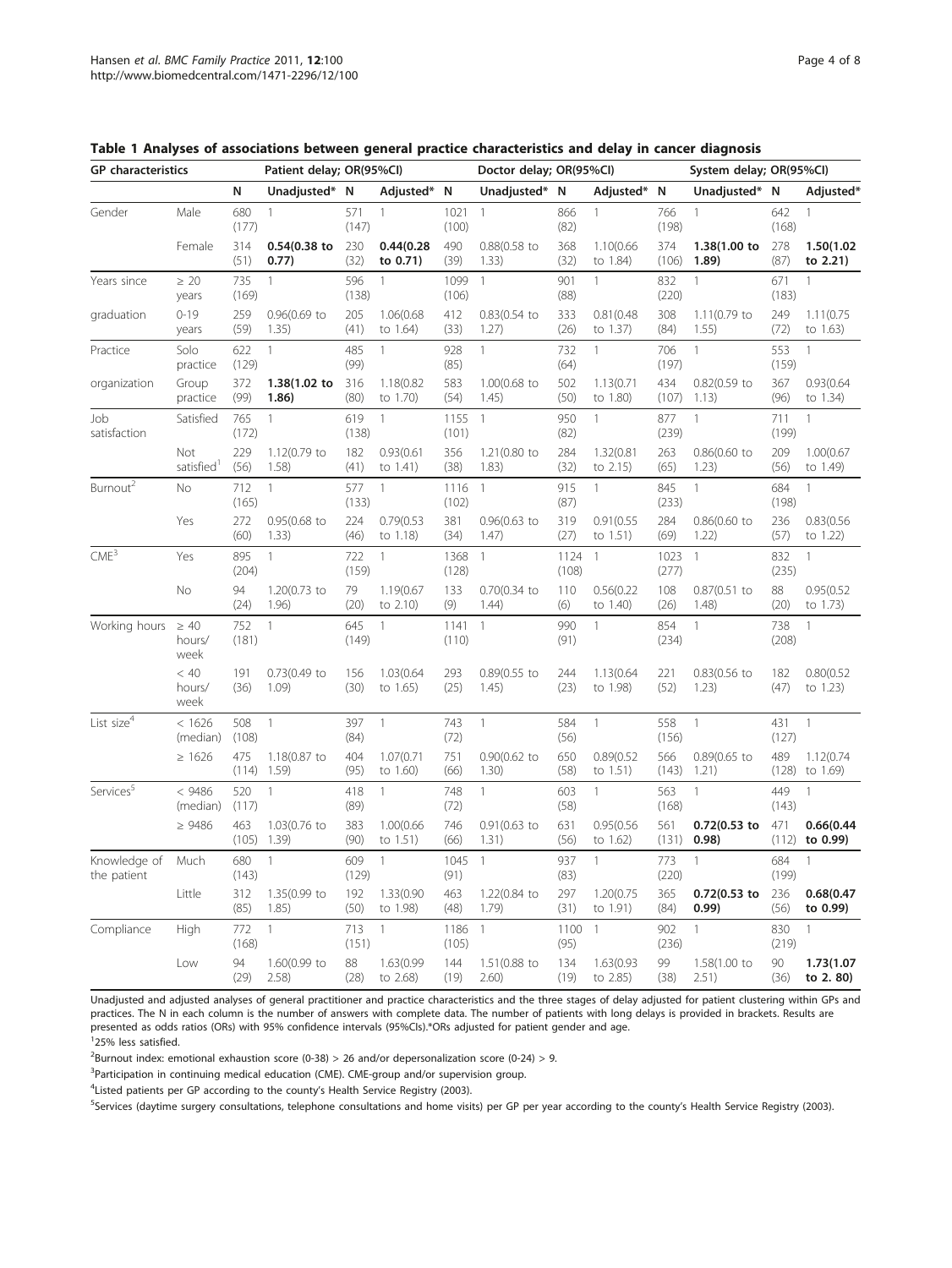| <b>GP</b> characteritics    |                             |              |                          | Patient delay; OR(95%CI) |                        |             | Doctor delay; OR(95%Cl)  |             |                        |              | System delay; OR(95%CI)  |              |                          |
|-----------------------------|-----------------------------|--------------|--------------------------|--------------------------|------------------------|-------------|--------------------------|-------------|------------------------|--------------|--------------------------|--------------|--------------------------|
|                             |                             | N            | Unadjusted*              | N                        | Adjusted*              | N           | Unadjusted*              | N           | Adjusted*              | N            | Unadjusted*              | N            | Adjusted*                |
| Gender                      | Male                        | 462<br>(111) | $\mathbf{1}$             | 389<br>(93)              | $\mathbf{1}$           | 684<br>(81) | $\mathbf{1}$             | 582<br>(65) | $\mathbf{1}$           | 488<br>(135) | $\mathbf{1}$             | 416<br>(115) | $\mathbf{1}$             |
|                             | Female                      | 212<br>(36)  | 0.59(0.39 to<br>0.91)    | 156<br>(24)              | 0.48(0.27)<br>to 0.86) | 314<br>(27) | $0.72(0.45)$ to<br>1.16) | 237<br>(22) | 0.91(0.49)<br>to 1.69) | 226<br>(74)  | 1.32(0.91 to<br>1.91)    | 171<br>(64)  | 1.61(1.04)<br>to 2.51)   |
| Years since                 | $\geq 20$<br>years          | 489<br>(106) | $\mathbf{1}$             | 395<br>(87)              | $\mathbf{1}$           | 724<br>(84) | $\mathbf{1}$             | 593<br>(69) | $\mathbf{1}$           | 517<br>(150) | $\mathbf{1}$             | 421<br>(125) | $\mathbf{1}$             |
| graduation                  | $0 - 19$<br>years           | 185<br>(41)  | 0.99(0.65 to<br>1.50)    | 150<br>(30)              | 1.05(0.61<br>to 1.79)  | 274<br>(24) | $0.74(0.46)$ to<br>1.21) | 226<br>(18) | 0.72(0.39)<br>to 1.35) | 197<br>(59)  | 1.07(0.73 to<br>1.57)    | 166<br>(54)  | 1.16(0.75<br>to 1.78)    |
| Practice                    | Solo<br>practice            | 424<br>(83)  | $\mathbf{1}$             | 328<br>(63)              | $\mathbf{1}$           | 617<br>(62) | $\mathbf{1}$             | 482<br>(44) | $\overline{1}$         | 445<br>(131) | $\mathbf{1}$             | 349<br>(107) | $\mathbf{1}$             |
| organization                | Group<br>practice           | 250<br>(64)  | 1.40(0.96 to<br>2.03)    | 217<br>(54)              | 1.31(0.83<br>to 2.07)  | 381<br>(46) | 1.21(0.80 to<br>1.84)    | 337<br>(43) | 1.49(0.87<br>to 2.54)  | 269<br>(78)  | $0.97(0.68)$ to<br>1.39) | 238<br>(72)  | 1.10(0.74<br>to 1.63)    |
| Job<br>satisfaction         | Satisfied<br>Not            | 527<br>(116) | $\mathbf{1}$             | 425<br>(92)              | $\mathbf{1}$           | 766<br>(79) | $\mathbf{1}$             | 631<br>(62) | $\mathbf{1}$           | 551<br>(160) | $\mathbf{1}$             | 454<br>(137) | $\mathbf{1}$             |
|                             | satisfied <sup>1</sup>      | 147<br>(31)  | 0.97(0.62 to<br>1.53)    | 120<br>(25)              | 0.87(0.51)<br>to 1.48) | 232<br>(29) | 1.22(0.77 to<br>1.94)    | 188<br>(25) | 1.34(0.76<br>to 2.37)  | 163<br>(49)  | 1.05(0.70 to<br>1.58)    | 133<br>(42)  | 1.23(0.79<br>to 1.92)    |
| Burnout <sup>2</sup>        | <b>No</b>                   | 481<br>(109) | $\mathbf{1}$             | 390<br>(89)              | $\mathbf{1}$           | 732<br>(80) | $\mathbf{1}$             | 602<br>(66) | $\mathbf{1}$           | 526<br>(158) | $\overline{1}$           | 431<br>(137) | $\mathbf{1}$             |
|                             | Yes                         | 186<br>(36)  | 0.83(0.54 to<br>1.28)    | 155<br>(28)              | 0.68(0.41)<br>to 1.12) | 257<br>(25) | 0.87(0.54 to<br>1.40)    | 217<br>(21) | 0.88(0.49)<br>to 1.59) | 182<br>(50)  | 0.89(0.60 to<br>1.33)    | 156<br>(42)  | 0.88(0.57)<br>to 1.35)   |
| CME <sup>3</sup>            | Yes                         | 598<br>(128) | $\mathbf{1}$             | 483<br>(101)             | $\mathbf{1}$           | 898<br>(99) | $\mathbf{1}$             | 741<br>(81) | $\mathbf{1}$           | 637<br>(193) | $\mathbf{1}$             | 527<br>(167) | $\mathbf{1}$             |
|                             | <b>No</b>                   | 72<br>(19)   | 1.38(0.79 to<br>2.44)    | 62<br>(16)               | 1.36(0.70<br>to 2.64)  | 84<br>(7)   | $0.65(0.29)$ to<br>1.45) | 78<br>(6)   | 0.63(0.24)<br>to 1.65) | 72<br>(16)   | $0.66(0.36)$ to<br>1.22) | 60<br>(12)   | 0.67(0.33)<br>to 1.34)   |
| Working hours               | $\geq 40$<br>hours/<br>week | 517<br>(117) | $\mathbf{1}$             | 445<br>(97)              | $\mathbf{1}$           | 774<br>(86) | $\mathbf{1}$             | 675<br>(70) | $\mathbf{1}$           | 552<br>(166) | $\mathbf{1}$             | 486<br>(150) | $\mathbf{1}$             |
|                             | < 40<br>hours/<br>week      | 122<br>(24)  | $0.82(0.50)$ to<br>1.36) | 100<br>(20)              | 1.16(0.64<br>to 2.10)  | 179<br>(19) | 0.96(0.56 to<br>1.65)    | 144<br>(17) | 1.40(0.72<br>to 2.70)  | 128<br>(33)  | 0.81(0.52 to<br>1.29)    | 101<br>(29)  | 0.84(0.50)<br>to 1.41)   |
| List size <sup>4</sup>      | < 1626<br>(median)          | 347<br>(75)  | $\mathbf{1}$             | 274<br>(57)              | $\mathbf{1}$           | 496<br>(61) | $\mathbf{1}$             | 395<br>(47) | $\overline{1}$         | 354<br>(111) | $\mathbf{1}$             | 282<br>(91)  | $\mathbf{1}$             |
|                             | $\geq 1626$                 | 317<br>(67)  | 0.99(0.68 to<br>1.44)    | 271<br>(60)              | 1.14(0.69<br>to 1.88)  | 491<br>(46) | $0.74(0.49)$ to<br>1.12) | 424<br>(40) | 0.73(0.40)<br>to 1.34) | 351<br>(95)  | $0.81(0.58)$ to<br>1.15) | 305<br>(88)  | 1.20(0.76<br>to 1.87)    |
| Services <sup>5</sup>       | < 9486<br>(median)          | 345<br>(78)  | $\mathbf{1}$             | 281<br>(61)              | $\mathbf{1}$           | 494<br>(58) | $\mathbf{1}$             | 404<br>(47) | $\overline{1}$         | 349<br>(121) | $\mathbf{1}$             | 286<br>(106) | $\mathbf{1}$             |
|                             | $\geq 9486$                 | 319<br>(64)  | $0.89(0.61)$ to<br>1.30) | 264<br>(56)              | 0.84(0.51)<br>to 1.40) | 493<br>(49) | $0.83(0.55)$ to<br>1.25) | 415<br>(40) | 0.88(0.48)<br>to 1.61) | 356<br>(85)  | 0.59(0.42)<br>0.83)      | 301<br>(73)  | 0.53(0.34)<br>to 0.83)   |
| Knowledge of<br>the patient | Much                        | 460<br>(92)  | $\mathbf{1}$             | 409<br>(82)              | $\mathbf{1}$           | 681<br>(70) | $\mathbf{1}$             | 613<br>(62) | $\mathbf{1}$           | 476<br>(154) | $\mathbf{1}$             | 426<br>(141) | $\mathbf{1}$             |
|                             | Little                      | 212<br>(55)  | 1.37(0.93 to<br>2.01)    | 136<br>(35)              | 1.55(0.95<br>to 2.53)  | 314<br>(38) | 1.20(0.78 to<br>1.84)    | 206<br>(25) | 1.31(0.77)<br>to 2.23) | 236<br>(55)  | $0.63(0.44)$ to<br>0.91) | 161<br>(38)  | 0.61(0.39)<br>to 0.94)   |
| Compliance                  | High                        | 519<br>(109) | $\mathbf{1}$             | 476<br>(97)              | $\mathbf{1}$           | 769<br>(82) | $\mathbf{1}$             | 715<br>(73) | $\mathbf{1}$           | 561<br>(162) | $\mathbf{1}$             | 521<br>(152) | $\mathbf{1}$             |
|                             | Low                         | 74<br>(20)   | 1.46(0.82 to<br>2.61)    | 69<br>(20)               | 1.53(0.84<br>to 2.77)  | 111<br>(14) | 1.21(0.65 to<br>2.27)    | 104<br>(14) | 1.31(0.68<br>to 2.51)  | 73<br>(28)   | 1.53(0.91 to<br>2.58)    | 66<br>(27)   | 1.80(1.04<br>to $3.13$ ) |

<span id="page-4-0"></span>Table 2 Analyses of associations between general practice characteristics and delay after exclusion of gender-specific cancers

Unadjusted and adjusted analyses of general practitioner and practice characteristics and the three stages of delay in the patient population after exclusion of gender-specific cancers adjusted for patient clustering within GPs and practices. The N in each column is the number of answers with complete data. The number of patients with long delays is provided in brackets. Results are presented as odds ratios (ORs) with 95% confidence intervals (95%CIs).\*ORs adjusted for patient gender and age.

1 25% less satisfied

 $2$ Burnout index: emotional exhaustion score (0-38) > 26 and/or depersonalization score (0-24) > 9

<sup>3</sup>Participation in continuing medical education (CME). CME-group and/or supervision group

<sup>4</sup> Listed patients per GP according to the county's Health Service Registry (2003)

<sup>5</sup>Services (daytime surgery consultations, telephone consultations and home visits) per GP per year according to the county's Health Service Registry (2003)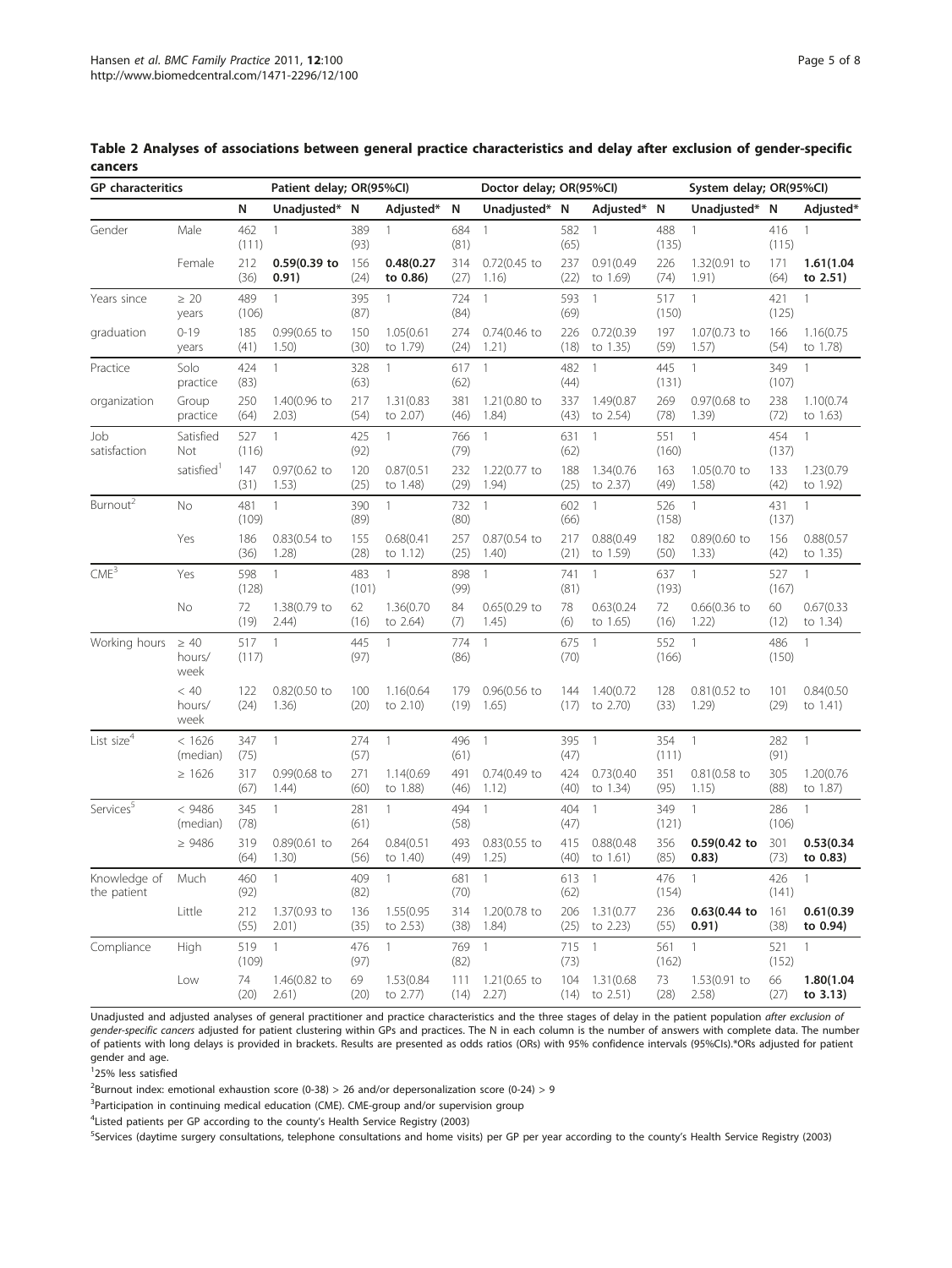The amount of variation in delay at patient, GP, and practice levels obtained from the multilevel logistic regression models (GLLAMM) is presented in Table 3. There was no variation in patient delay at GP and practice levels. The variation in doctor delay and system delay at practice level was 7.11% and 5.71% respectively. After exclusion of gender-specific cancers there was some variation (8.4%) at practice level for doctor delay only.

# **Discussion**

#### Main findings and implications

GP seniority, practice organization, list size, CME activity, job satisfaction and level of burnout were not associated with delay. It is remarkable that these factors, often hypothesised to be associated with practice performance and doctor delay, induced no delay.

It was also remarkable that patients attending female GPs more often experienced a short patient delay than patients attending male GPs. This finding raises the hypothesis whether female GPs are more accessible and trustworthy than male GPs [\[16](#page-7-0)]. System-related delay is composed of for instance waits for investigations in secondary care and delay due to administrative procedures or poor logistics in the planning of investigations. We found that having a female GP was more often associated was the case for patients with low GP-assessed compliance. Interestingly, the opposite was found for patients attending GPs providing many services or who had little knowledge of their patients as these patients more often had short system delay. These findings may be difficult to explain, but they invite the hypothesis that there may be differences in the quality of the GPs' function as care coordinators and case managers during an episode of diagnostic work-up [[33\]](#page-7-0).

We have not been able to identify studies on GP characteristics and delay in cancer diagnosis. We expected that a thorough examination of the included GP characteristics would establish an association with doctor delay. However, our findings suggest that differences in the GPs' diagnostic process, and thus differences in delay, should be examined with more specific measures addressing knowledge, attitudes and performance.

Our negative results raised the hypotheses that differences in GPs' delay may be explained by the perceived accessibility to GPs and about the quality of their care coordination. These hypotheses should be addressed in further research.

We were surprised to observe that patients of GPs with little knowledge of their patients more often experienced short system delays than those attending

|                                            | Origin of variation |              | Variation <sup>1</sup> | Proportion of   |  |
|--------------------------------------------|---------------------|--------------|------------------------|-----------------|--|
| Delay type                                 | (level of model)    | No. of units | $(SE)^2$               | total variation |  |
| All cancer types                           |                     |              |                        |                 |  |
| Patient delay                              | Patients (level 1)  | 801          | $\pi^2/3$              | 100,00          |  |
|                                            | GPs (level 2)       | 266          | 0.00(0.00)             | 0,00            |  |
|                                            | Practices (level 3) | 187          | 0.00(0.00)             | 0,00            |  |
| Doctor delay                               | Patients (level 1)  | 1234         | $\pi^2/3$              | 92,89           |  |
|                                            | GPs (level 2)       | 302          | 0.00(0.00)             | 0,00            |  |
|                                            | Practices (level 3) | 200          | 0.25(0.20)             | 7,11            |  |
| System delay                               | Patients (level 1)  | 920          | $\pi^2/3$              | 94,29           |  |
|                                            | GPs (level 2)       | 283          | 0.00(0.00)             | 0,00            |  |
|                                            | Practices (level 3) | 194          | 0.20(0.13)             | 5,71            |  |
| After exclusion of gender-specific cancers |                     |              |                        |                 |  |
| Patient delay                              | Patients (level 1)  | 545          | $\pi^2/3$              | 100,00          |  |
|                                            | GPs (level 2)       | 233          | 0.00(0.00)             | 0,00            |  |
|                                            | Practices (level 3) | 171          | 0.00(0.00)             | 0,00            |  |
| Doctor delay                               | Patients (level 1)  | 819          | $\pi^2/3$              | 91,60           |  |
|                                            | GPs (level 2)       | 276          | 0.00(0.00)             | 0,00            |  |
|                                            | Practices (level 3) | 194          | 0.30(0.30)             | 8,40            |  |
| System delay                               | Patients (level 1)  | 587          | $\pi^2/3$              | 100,00          |  |
|                                            | GPs (level 2)       | 250          | 0.00(0.00)             | 0,00            |  |
|                                            | Practices (level 3) | 182          | 0.00(0.00)             | 0,00            |  |

Table 3 Source of variation in delay for persons residing at each level of models, obtained from Multilevel Logistic Regression Models (GLLAMM)

<sup>1</sup> Level 1 variation was assumed to be  $\pi^2/3 = 3.29$ ,  $\pi^2 = 3.1416$  (Snijders and Bosker, 1999).

<sup>2</sup>SE, standard error.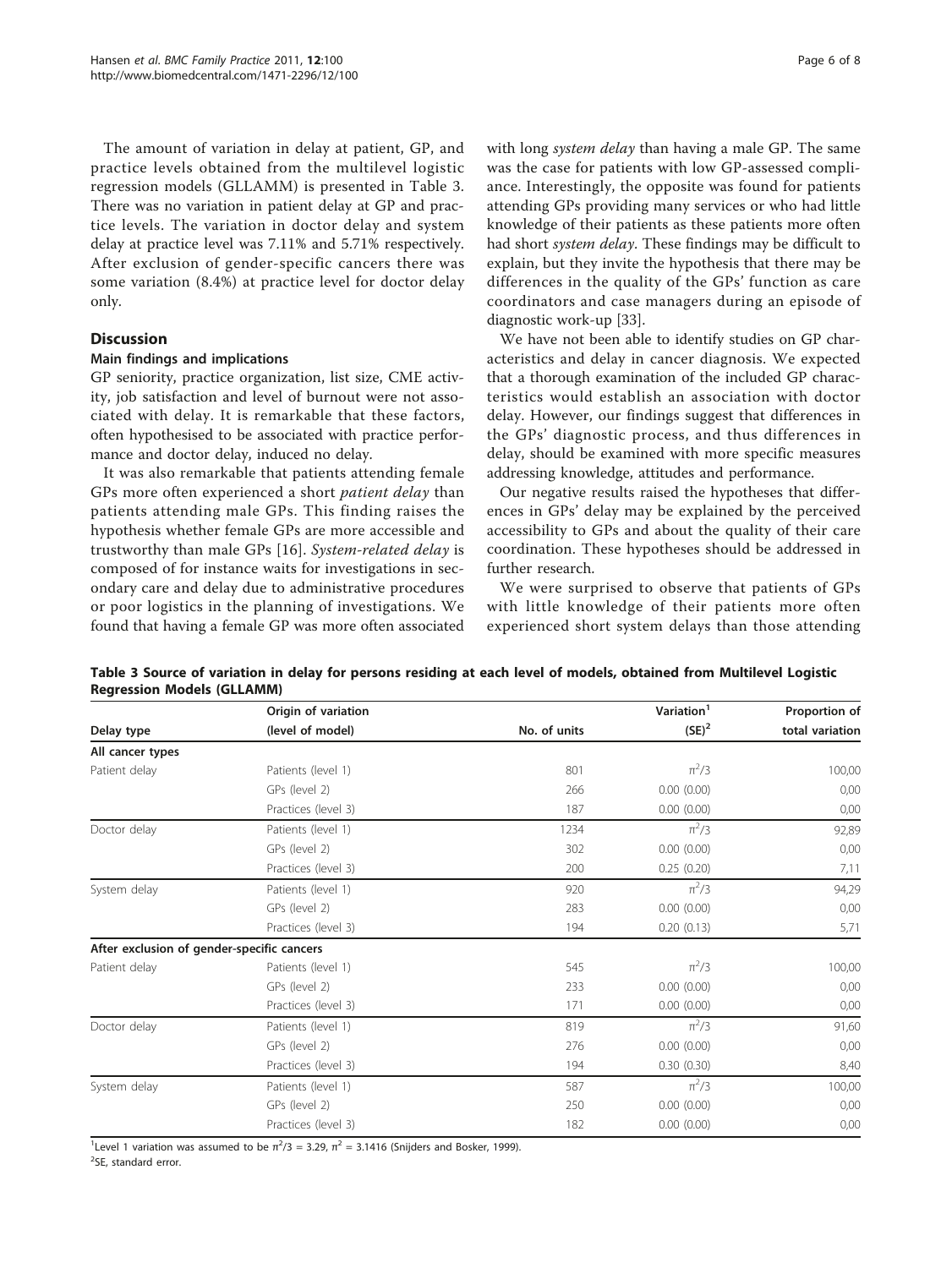GPs with in-depth knowledge of their patients, but this is in line with a hypothesis raised earlier suggesting that continuity blinds GPs [[34,35\]](#page-7-0). This should also be a topic for further exploration.

#### Strengths and limitations of the study

We reduced selection bias by using complete registry data to identify potential patient study participants in the catchment area independently of participating GPs and hospital physicians. We were able to confirm patient eligibility by requesting that GPs validate the diagnoses. We may have underestimated the number of patients with long delays if non-participating GPs had relatively more patients with long delays. This may bias the study. However, as only a few GP and practice characteristics were clearly associated with delay, this potential source of bias may be of limited importance. Furthermore, the high response rate from the GPs (81%) reduces possible effects of selection bias.

We chose to dichotomize the variables in the study in order to try to find GP predictors for the different delay types and to analyse the data in a multivariate model. A presentation using continuous variables might have increased the power of the study, but would also have complicated the presentation of data. We used the dichotomization to find the most extreme cases of delay, which makes it possible to analyze whether extreme delays are more often seen for a specific group of GPs.

We found no association between *doctor delay* and several specific GP and practice characteristics. This may also be rooted in our definition of doctor delay which hides part of this information as we defined doctor delay as the  $91<sup>st</sup>$  centile (30 days) which might be too narrow; and the cut-off should perhaps be at a lower centile. On the other hand, one would expect that this extreme group should have shown us an association if there was any.

Using GLLAMM is advantageous in studies with clustered data (observations are not independent from each other) because it adjusts for the variation in long delay prevalence across patients, GPs, and practices. Moreover, it is important to measure the amount of variation in delay prevalence at different levels (i.e. patients, GPs, and practices) in order to identify potential intervention targets. None of the variation in delay was due to variation at GP level, and only a very small proportion was due to variation at practice level in some of the models.

As minimisation of recall bias is a prerequisite for valid findings, we encouraged the GPs to consult their electronic patient files when completing the patient-specific questionnaires. Misclassification is always a problem in studies where continuous variables are dichotomised with possible loss of information as a consequence. However, there is no standardised way to dichotomize e.g. delay and we believe that using the  $75<sup>th</sup>$  and  $91<sup>st</sup>$  centile, respectively, was the best way to test our hypotheses.

We assumed that patients reacted to serious symptoms as such rather than to symptoms assumed to relate to a specific, suspected cancer type. We further assumed that a doctor's sensitivity to initiation of appropriate investigation was a general physician trait rather than a trait associated with specific cancer types. For these reasons, we pooled the data for all cancer types, but we find it important to deepen our investigations in further studies exploring the same research questions in larger samples stratified for cancer diagnosis and for specific symptoms and groups of symptoms. The population-based approach and the homogeneous general practice structure throughout the country [[22](#page-7-0)] make our results generalizable to other counties in Denmark or comparable health care systems, but differences in health care systems, especially levels of gatekeeping and cultural factors, should be considered before extrapolating our findings to other countries.

#### Conclusions

There were no significant associations between factors such as GP seniority, practice organization, list size, CME activity, job satisfaction and level of burnout and doctor delay. We identified interesting GP gender differences in relation to patient delay that possibly reflect a better perceived accessibility to care when attending a female GP. A possible negative effect of knowing the doctor well should be further explored, and the same is the case for slight differences in system-related delay which may indicate doctor-dependent differences in the quality of care coordination.

#### Acknowledgements and Funding

We thank the GPs from the County of Aarhus, Denmark for completing the questionnaires.

The study was funded by grants from the Danish Agency for Science Technology and Innovation -the Danish Medical Research Council (22-03- 0208), the Pharmaceutical Foundation of 1991 (139-2003), the Aarhus County Research Fund for the Clinical Development and Research in General Practice and across the Primary and Secondary Health Care Sectors (4-01-2- 2-02/4-01-2-5-00/4-01-3-04) and the Regional Clinical Research Unit of the Danish Cancer Society - Region North (KFE-AA-289-03). The funding sources were in no way involved in the research process.

#### Author details

<sup>1</sup> Research Unit and Section for General Medical Practice, Aarhus University, Bartholins Allé 2, DK-8000 Aarhus C, Denmark. <sup>2</sup>The Danish Cancer Society and the Novo Nordisk Foundation Research Centre for Cancer Diagnosis in Primary Care, Bartholins Allé 2, DK-8000 Aarhus C, Denmark. <sup>3</sup>Research Unit for General Practice, Aarhus University, Bartholins Allé 2, DK-8000 Aarhus C, Denmark. <sup>4</sup> Research Unit for General Practice, University of Southern Denmark, J.B. Winsløws Vej 9A, 1. DK-5000 Odense C, Denmark.

#### Authors' contributions

FO conceived the study. The study was conducted by RPH in consultation with all the co-authors, IS performed the statistic analyses in consultation with the other authors. RPH drafted the manuscript, and all authors contributed to revising the paper critically. Finally, all authors read and approved the submitted manuscript.